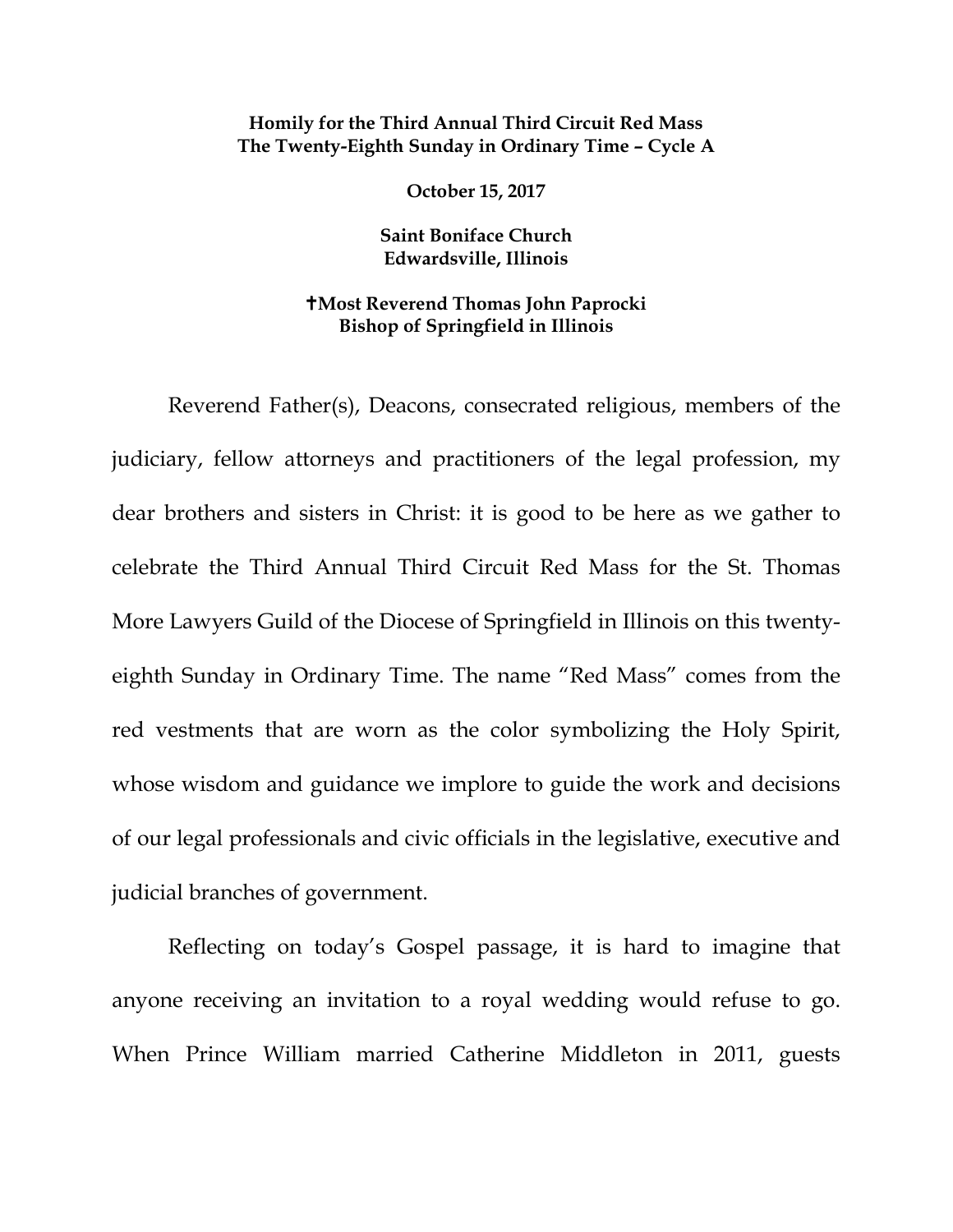naturally included their own families, members of other royal families, religious and political leaders; but, breaking with precedent, half the guests were friends from their childhood and university days, as well as representatives of charities they supported, celebrities and some people who would never have expected an invitation. As everyone present at dinner was deemed "equally important" to the couple, the tables were a mix of royals, family members and friends.

Only fifteen of the two thousand invitees declined, most of them through ill health. The Crown Prince and Princess of Japan could not come because their country had been hit by an earthquake and a tsunami, and the Prince of Liechtenstein was attending the beatification of John Paul II, which clashed with the wedding.

In today's Gospel Jesus presents a strange story about a royal wedding. Servants delivered personal invitations to the wedding of a king's son, but no one turned up. When the banquet was ready the king sent more servants to tell them to come. But they made limp excuses, beat up the servants and killed them. Then the story becomes really bizarre. The furious king dispatched troops to burn down the town where these murderers lived. After that, by which time the food on the table must have

2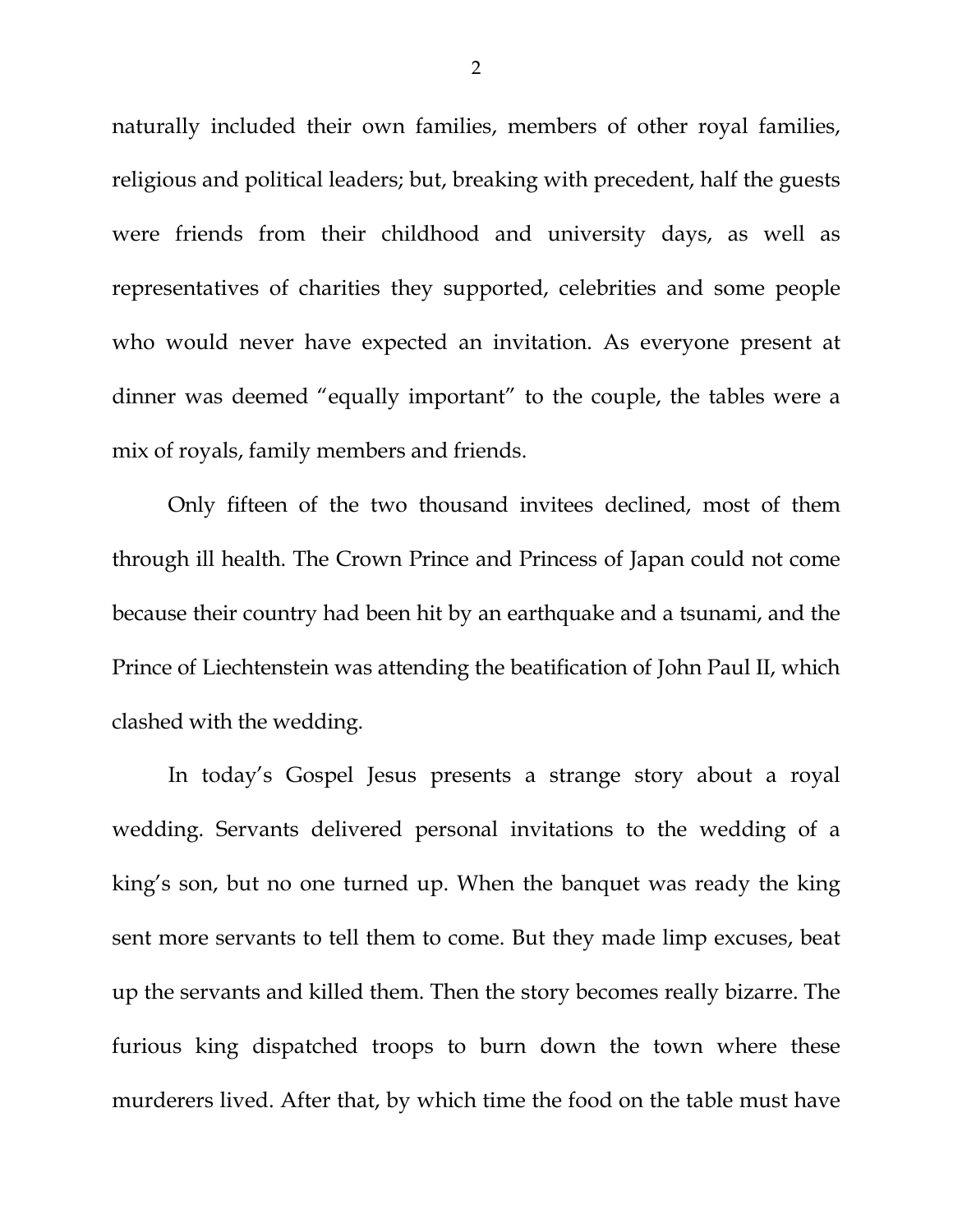been stone cold, he sent another lot of servants out into the streets to fetch in anyone at all, good and bad alike, until the hall was filled with guests.

The theme is the familiar one of the failure of God's chosen people to respond to what God expected of them, and their replacement by others who did. It is a peculiar story, but those who first heard it would know some things we may not. They would know that the first servants sent out were the prophets Moses, Elijah, Elisha and others, whose message was ignored. The second group of servants were more prophets, like Isaiah, who, in the first reading, talked about God preparing a banquet of rich food and fine wines for all people. The prophets made heartfelt appeals for men and women to repent and accept God's invitation to enter the kingdom of God, but they were scorned, ill-treated and some of them were killed. The sending of the troops to burn up the city while the food was on the table refers to the tragedy of 70 A.D.: the destruction of Jerusalem by the Romans and the massacre of its inhabitants, which Jesus warned would happen because of their rejection of God's kingdom. The first readers of St Matthew's Gospel would have had vivid memories of it.

After that, the servants went out along the roads and invited anyone they could find, good and bad alike; people who would never have

3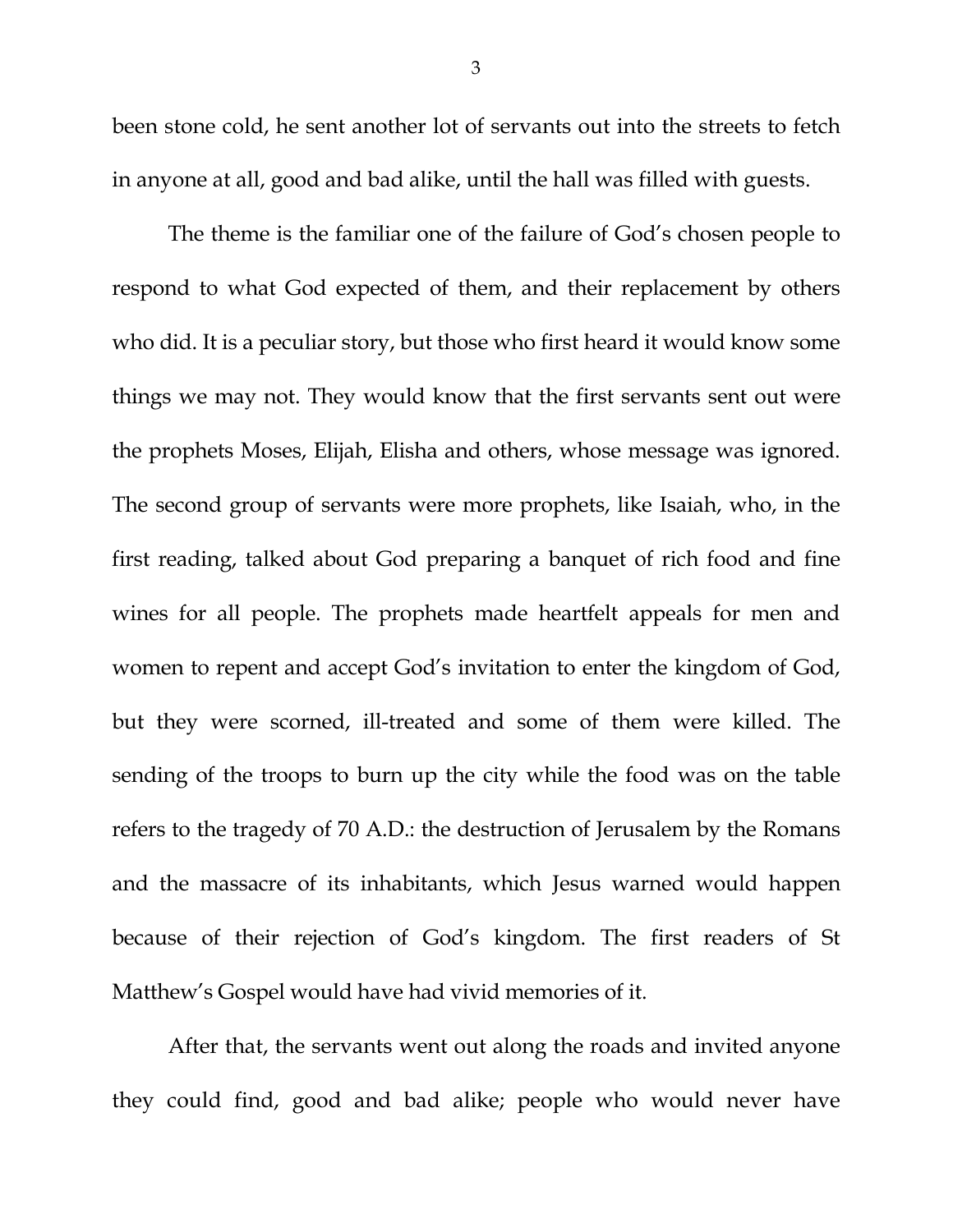expected an invitation. These Gentiles responded to their invitation with joy, and the wedding hall was filled with guests.

These last servants who travelled the roads to bring in guests were the apostles and missionaries of the Church. The king told his servants to "go," the same word used later in Matthew's Gospel when Jesus tells the apostles to "go" and make disciples of all nations. They travelled beyond Jerusalem into Gentile lands, to Europe, Asia, Africa and eventually America and Australia. They are still going out, these missionaries, priests, sisters and laypeople, suffering hardships as Saint Paul, in the second reading, told us he did, inviting men and women into the kingdom of God. All of us in different ways are part of that mission of spreading the Gospel.

The beauty of this parable is that it presents the kingdom of God as a wedding banquet, highly desirable and attractive. Moreover, the Lord freely invites us to be his guests. We do not have to be worthy; we could never be worthy of God's invitation. But if we are to be true disciples of our Lord, we must open our hearts to accept the salvation that our Lord, in His great love, offers to each and every one of us.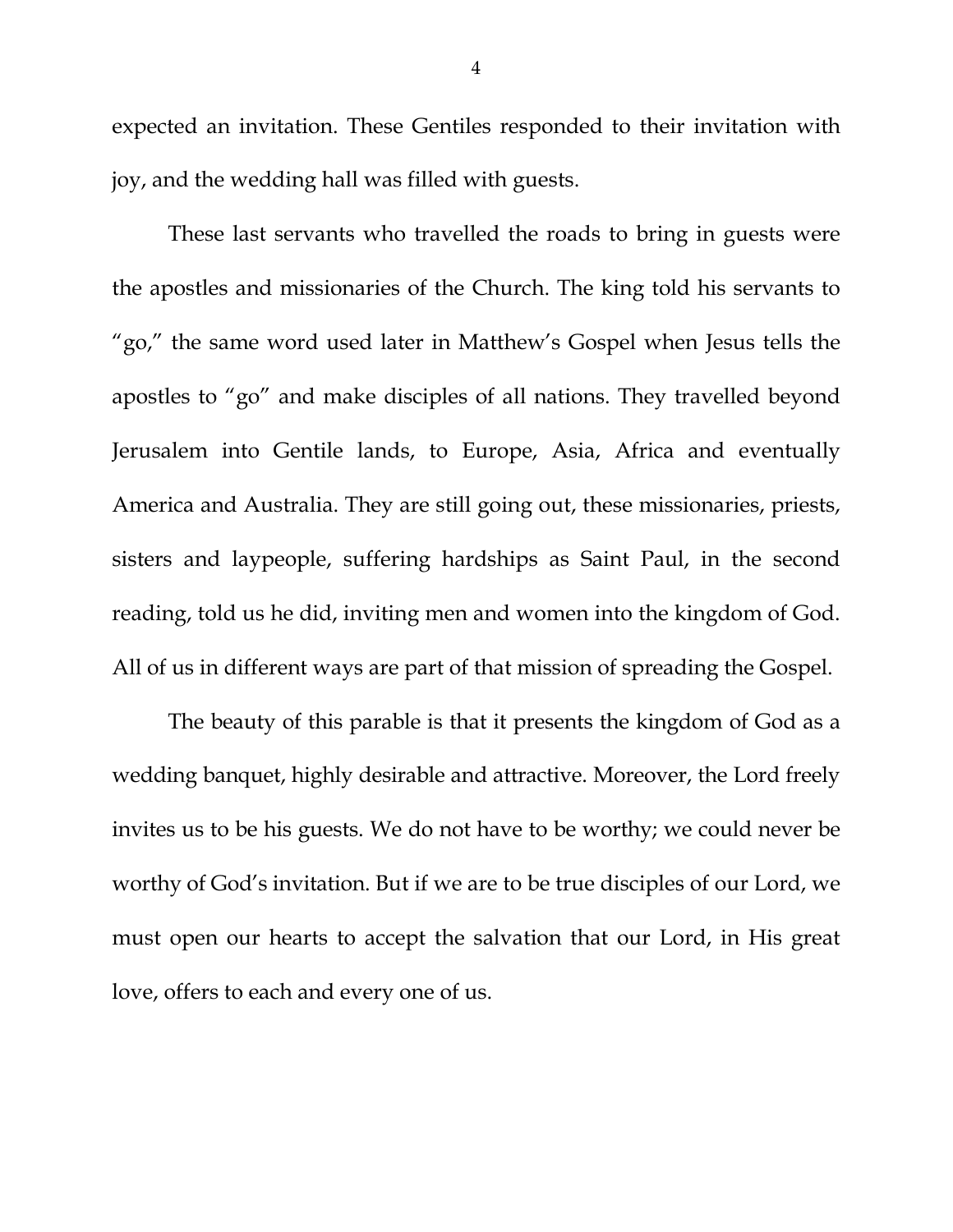Toward the end of the parable, Jesus recounts what happened to the person who was invited to the wedding feast, but came without first preparing himself and wearing a garment that was fitting for the occasion. When the king notices this he comes to the guest and asks him why he came without a wedding garment. The guest responds with silence. At this the king ordered his servants to bind the guest and cast him out into the darkness where there will be wailing and grinding of teeth.

This is quite a sobering end to a parable about a king who invites people to share the joy of a wedding feast. But lest we get caught up in the idea that it was about the clothes the person was wearing, we must look at this through the viewpoint of our relationship with God. If we look at the wedding feast as heaven and the king as our Lord, what is it that we can take away from this section of the parable?

The parable deals with the spiritual disposition with which we come to the banquet of the Lord. It deals with how we have prepared the "garments" that fit our heart, our mind and our soul: the garment of spiritual longing, the garment of true repentance, the garment of faith, and the garment of reverence. These are the garments that our Lord calls us to focus on as we prepare ourselves to come to this spiritual banquet to which

5